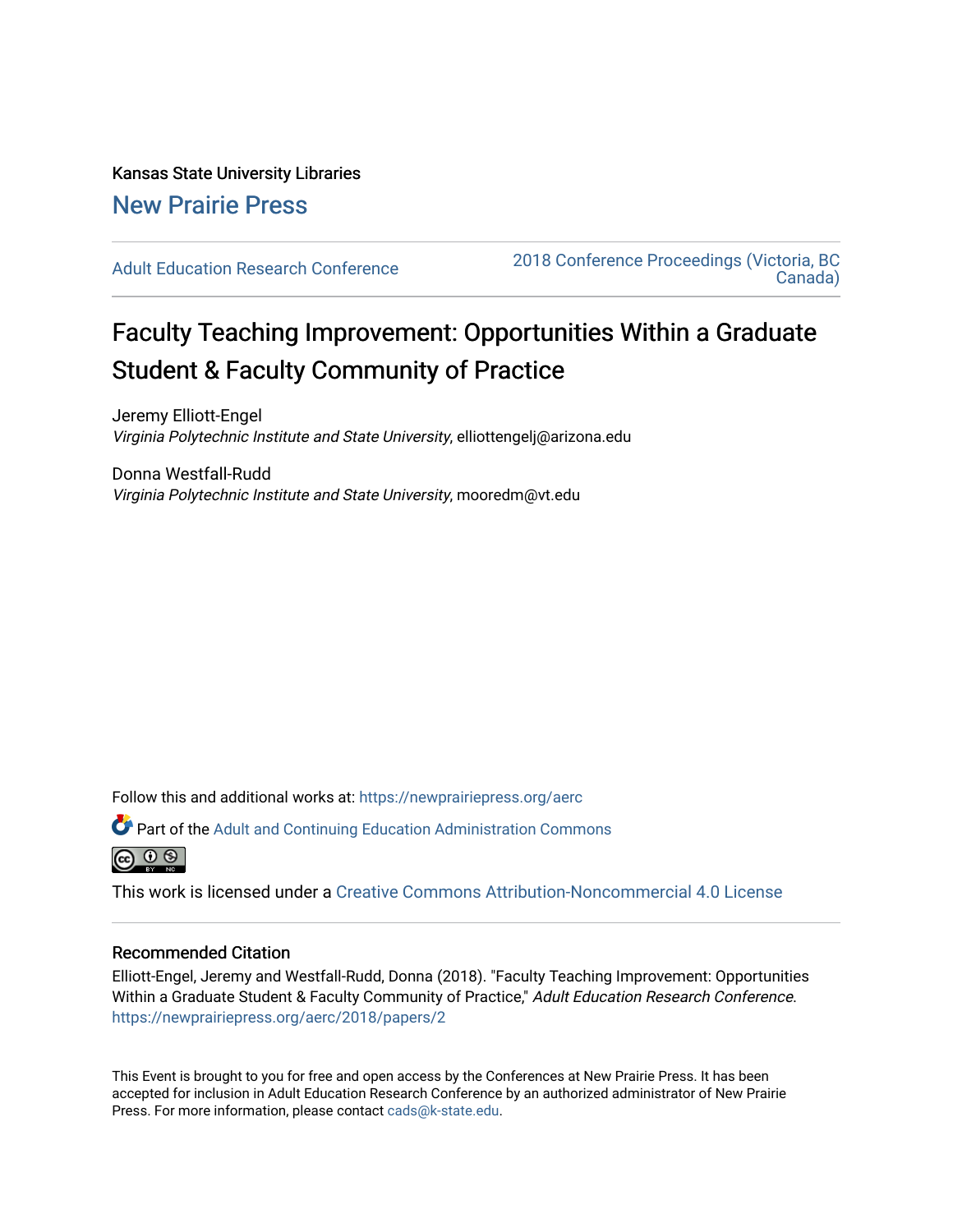# **Faculty Teaching Improvement: Opportunities Within a Graduate Student & Faculty Community of Practice**

Jeremy Elliott-Engel & Donna Westfall-Rudd Virginia Tech

**Abstract:** Improving higher-education teaching is a growing focus on American colleges. A program was developed to train current PhD students in effective pedagogy practices. The Community of Practice resulted in current teaching faculty pedagogical improvement.

**Keywords:** Community of Practice (CoP); college teaching; professional development; Qualitative methodology

#### **Introduction**

An emphasis on both teaching strategy, as well as research, defines the academic job market (Austin, 2003). Institutions, students and parents are expecting an increase in teaching ability in higher-education (Austin, 2003). Faculty members experience tensions between research and teaching expectations that has characterized professorship at institutions of higher education (Austin, 2002; Lewindowsky & Purdy, 2001). No longer, does research expertise mean that you will be a successful faculty member (Austin 2003).

The literature indicates that a correlation exists between students' expectation of effectiveness in teaching from their faculty and their success in the class (Hoffmann & Oreopolus, 2009) and faculty with both focuses on research and teaching are inconsistent. Preparing effective future faculty is important in the effort to train future scientists and citizens (Committee on a Leadership Summit to Effect Change in Teaching and Learning, 2009; Cuseo, 2007; Mulryan-Kyne, 2010).

Doctoral preparation continues to remain heavily focused on research preparation, with little emphasis on pedagogical practice (Price & Cotton, 2006). Mentoring and Communities of Practice (CoPs) are strategies for individuals to improve teaching practice. The need to prepare future faculty in the Virginia Tech, College of Agriculture and Life Sciences lead to the development of the Graduate Teaching Scholars program.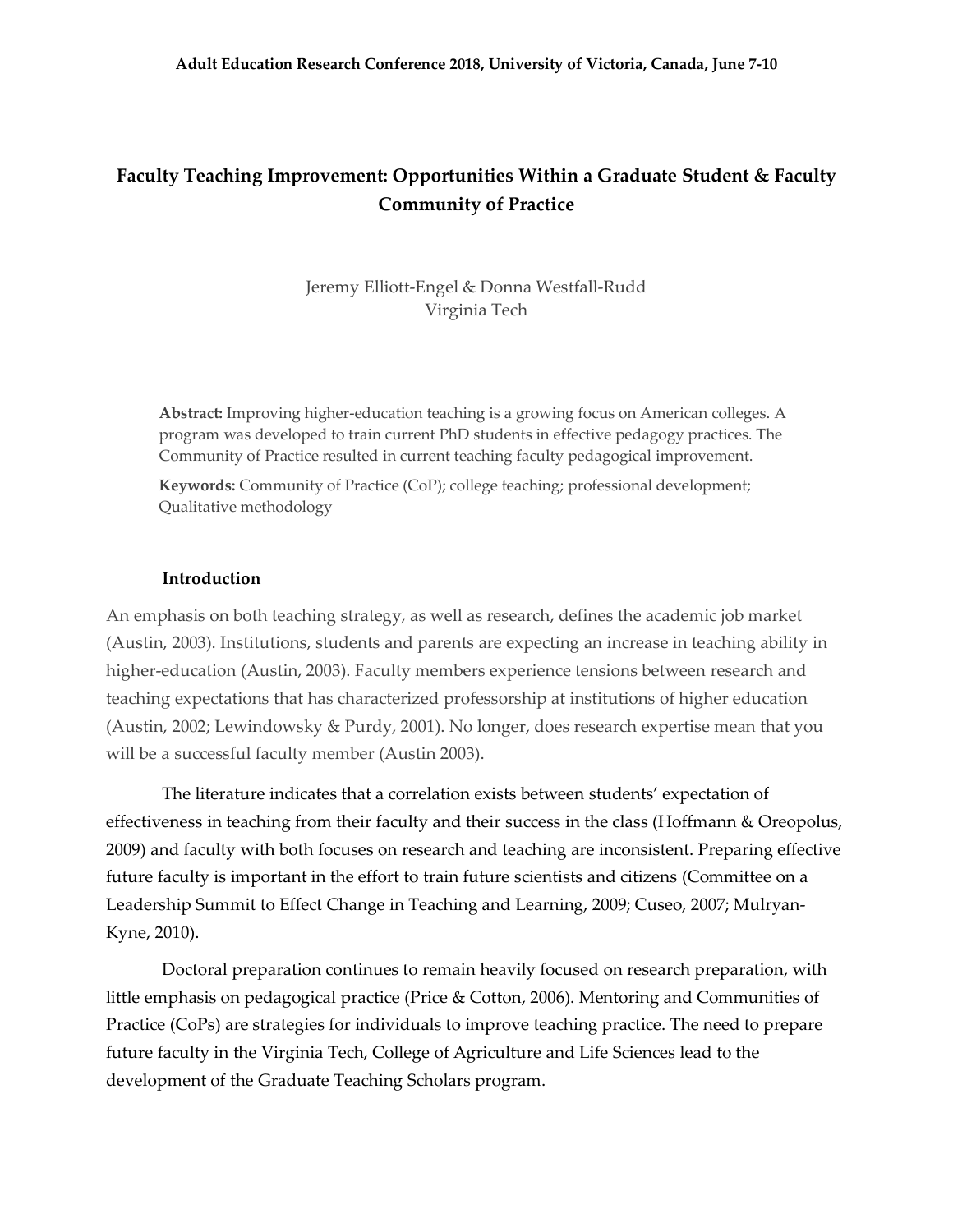#### **Program Description**

Virginia Tech, College of Agriculture and Life Sciences (CALS) launched the Graduate Teaching Scholars program to support the development of pedagogy skills in PhD students from Departments across the CALS. Scholars are selected to participate in a three-year cohort program. In the first year Scholars observe their mentor teaching. In the second year they co- teach or serve as a Teaching Assistant. In the third year the Scholars serve as Instructor of Record. Scholars maintain their own research responsibilities in their academic departments, while attending a weekly class session on pedagogy with their cohort and completing the Graduate School sponsored Future Professoriate Certificate, which requires nine additional credits of coursework on pedagogy. The Scholars also complete an educational research project. Scholars complete these efforts in coordination with a teaching mentor. The Scholars receive an assistantship that is funded half by CALS and by their home department.

# **Theoretical Framework**

The Virginia Tech Graduate Teaching Scholars (GTS) program was designed around an experiential learning model (Kolb, 2004). This experiential approach is supported by the presence and development of strong relationships (Kolb, 2004). Participants in experiential learning are able to learn from their own and others experiences (Lave & Wenger, 1991). A combination of experience, expertise and relationships in educational practice is supported by a CoP framework (Wenger, 1998). The combination of experience, expertise and relationships in educational practice is organized by the Communities of Practice (CoP) framework.

CoPs are the reification of the theories of social structure, theories of practice, theories of identity and theories of situated experience in the context of social theory of learning (Wenger, 1998). In practice, CoPs are groups of individuals with differing levels of expertise engaging with each other to improve their skills in varying levels of formality. Members of CoPs are people who share a common interest around learning that organize, whether, organically or formally, to fulfill both individual and group goals (Wenger, 1998). This means that CoPs foster best practices over an extended period of time and exist within the real-world that the participants live. CoPs are different from a team because of the ongoing interaction of the participants over a period of time while investigating the same area of interest.

CoPs are defined by having a domain, practice, and a community. A domain is a group of individuals that share common professional or social interests. The shared interest defines the domain, thus not all individuals with the same experience or job title are in a CoP by default (Wenger, 2011). The practice is defined by the development of a shared repertoire of resources.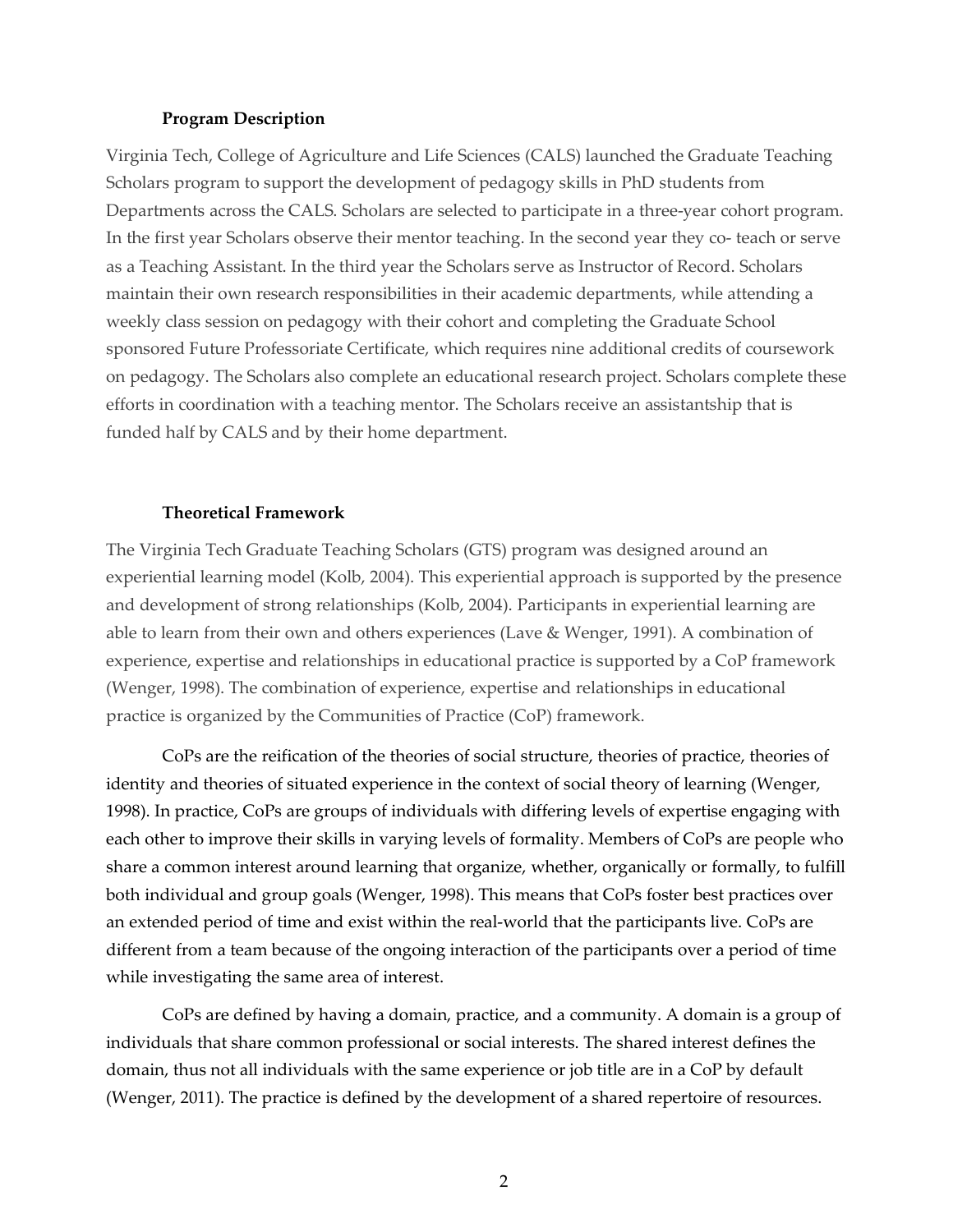These resources are things like tools, best practices, and collective genesis stories and artifacts (Wenger, 1998). A community is characterized by a shared commonality and social connectivity to express those commonalities (Wenger, 1998). Without each of these characteristics the group of professionals do not form a CoP rather they remain solely a social network.

# **Purpose**

This qualitative research study evaluated the educational effectiveness and outcomes of a threeyear cohort program that aims to develop pedagogical skills in selected PhD students in the College of Agriculture and Life Sciences at Virginia Tech. The overarching research purposes were:

- 1. Determine what aspects of GTS has an impact on Scholars
- 2. Identify impacts that the GTS has had on the Scholars' teaching practice, and
- 3. Identify attitudes and perceptions held by Virginia Tech CALS faculty and Department Heads regarding GTS.

The researchers previously reported the findings of the program evaluation (Elliott-Engel  $\&$ Westfall-Rudd, in press). The emergent themes from this study are reported by the authors in this paper.

# **Methods**

Focus-groups and semi-structured interviews were conducted with program participants that came from three different populations: current Scholars (*n*=5) and alumni Scholars (*n*=5), faculty mentors  $(n=4^*)$ , and administrators  $(n=5^*)$ . The asterisk denotes that an interviewee had been both a faculty mentor and serves as a Department Head. Table One Study participants shows participants engagement with the program. The total number of study participants was 18. Experience by the Scholars ranged from having completed the first year in the program as a current participant to having graduated the program and working in their current position for almost a year. Experience by administrators and mentors also ranged from tangential connection to serving as both an administrator supporting the program and serving as an administrator. The three populations were used to give structural corroboration to the study (Creswell, 2013).

Audio recordings were transcribed verbatim. Transcripts were line-by-line open coded without theoretical sensitizing concepts (Creswell, 2013). Codes and themes were reviewed by another researcher to achieve inter-coder agreement (Creswell, 2013). Codes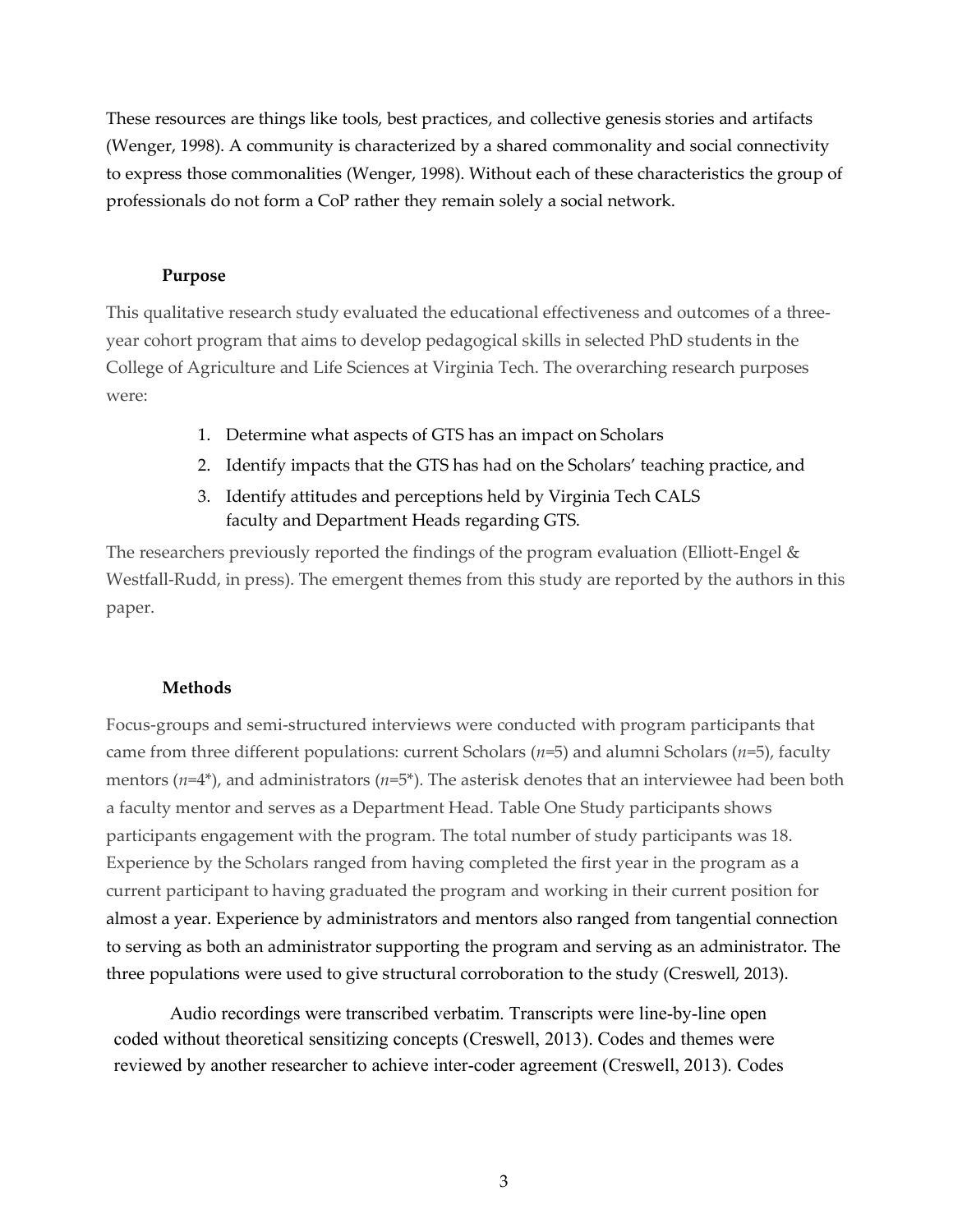and analytical memos were then used to develop themes until saturation was reached (Creswell, 2013).

| <b>Assigned Name</b> | Relationship to the program | Gender | Ethnicity       |
|----------------------|-----------------------------|--------|-----------------|
| David                | Mentor                      | Male   | Caucasian       |
| Shannon              | Mentor                      | Female | Caucasian       |
| Karen                | Mentor                      | Female | Caucasian       |
| Max                  | Mentor & Department head    | Male   | Caucasian       |
| Tim                  | Department head             | Male   | Caucasian       |
| Daniel               | Department head (Interim)   | Male   | Caucasian       |
| Charlotte            | Department head             | Female | Caucasian       |
| Laura                | Administrator               | Female | Caucasian       |
| Samantha             | Alumni                      | Female | Chinese         |
| Kristin              | Alumni                      | Female | Caucasian       |
| Molly                | Alumni                      | Female | Caucasian       |
| Sarah                | Alumni                      | Female | Caucasian       |
| Grant                | Alumni                      | Male   | Caucasian       |
| Pam                  | Current Scholar             | Female | Chinese         |
| <b>Brad</b>          | Current Scholar             | Male   | Native American |
| Peter                | Current Scholar             | Male   | Caucasian       |
| Samuel               | Current Scholar             | Male   | Caucasian       |
| Jose                 | Current Scholar             | Male   | Hispanic        |

## Table 1. Study Participants

# **Results**

The purpose of the research was to evaluate the programs effectiveness to prepare future faculty. Study participants recognized growth in a wide range of pedagogical skills of the Scholars (Elliott-Engel & Westfall-Rudd, in press). These growths were attributed to the program strengths, while weaknesses were illuminated as strategies to increase that growth (Elliott-Engel & Westfall-Rudd, in press). Strengths of the program included: a three-year program design, weekly sessions, experience direct teaching, research component, and mentors. Areas of improvement included: a need for effective and consistent feedback, the mentor role and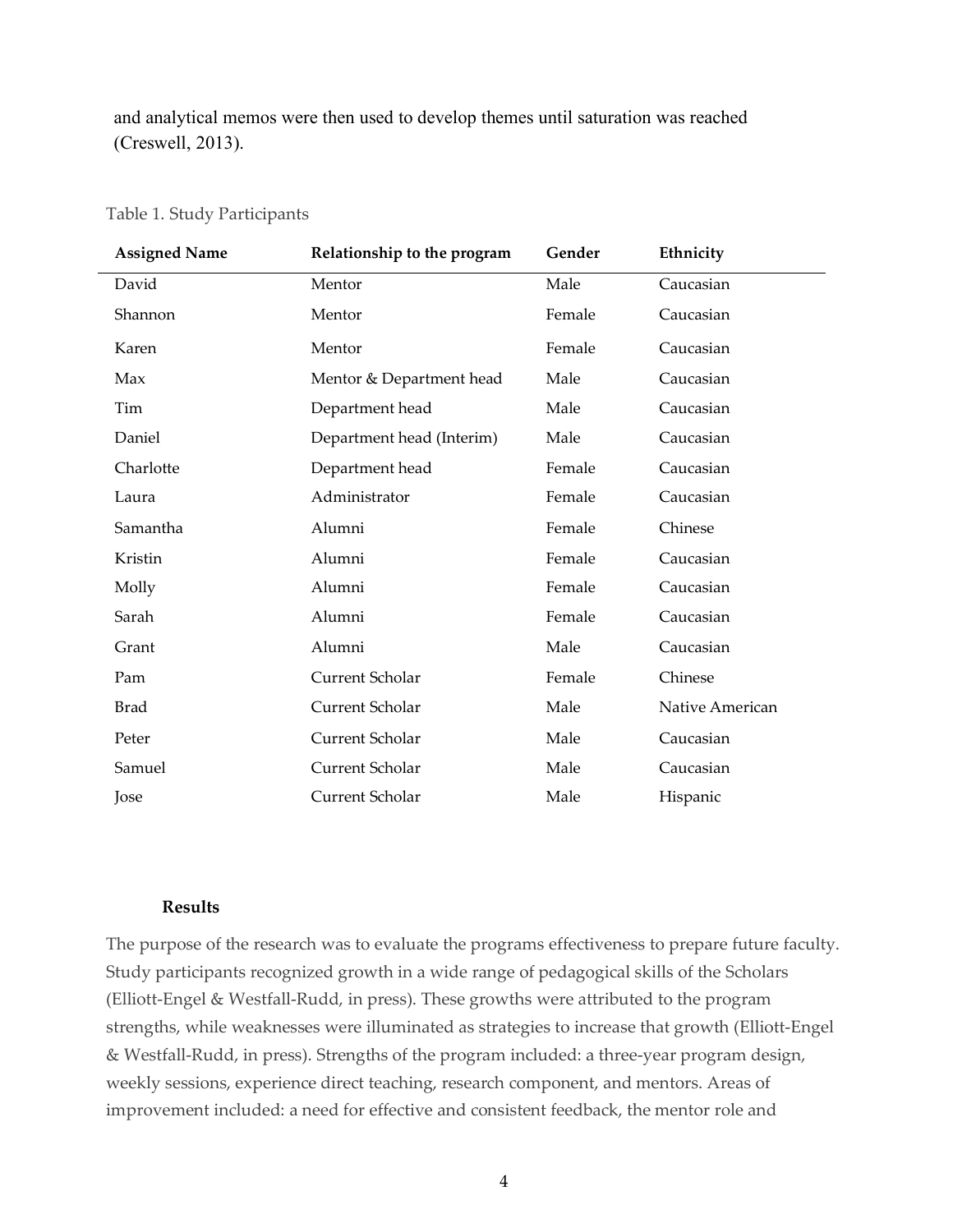responsibilities needed to be clarified for the faculty mentor and the participants, and, more balance between the theoretical and practical teaching application in the weekly class (Elliott-Engel & Westfall-Rudd, in press). Beyond the evaluation results, three themes emerged (Charmaz, 2014; Creswell, 2013) from the data.

## **Development of a Community of Practice**

GTS was not designed with the intention of being a CoP. The participants and mentors expressed that they had experienced the main components of a CoP: a common domain, shared resources to improve their practice, and developed positive social relationships over-time. The intended domain was around improved teaching. The domain the Scholars identified were teaching, social-science research, graduate school and becoming a future faculty member. This lead to the shared Practice to be although primarily around improving teaching, also about surviving graduate school, conducting research, and the job search. As Molly said, "*My best research buddies are in that program*." She went on to explain that she was sharing resources and that as a group they were helping each other. All of the Scholars expressed that they were engaged in the process of sharing resources formally and informally. The Scholars and mentors too identified that they were sharing best practices but primarily around teaching.

The strongest dimension of the programs CoP is the development of the relationships that inform the Community. Many relationships even continued even after the program was completed. As an alumni Scholar stated "*those are pretty life-long friends. That is permanent*." That describes the relationships fostered among participants. Faculty and Scholars did not express the same level of relationships. Those relationships were described primarily in professional terms. Faculty viewed their relationships with their advisees as close but still in a professional mentee role, and the Scholars ranged in their assessment of the relationship as having a lot of time spent with their mentee, but that it was not an overly friendly relationship.

The one mentor who had graduated a Scholar talked highly about their closeness through the program, but had not kept that relationship up after the program had ended. Scholars at all levels of participation, from completing their first year to alumni status, talked about their strong peer relationships.

The CoP components contributed to Scholar learning. Scholars attributed their learningin the program to the regular discourse that occurred within the regular-weekly meetings among their peers and the conversations and side-projects that occurred outside of the program. They also reported that they have, or would, continue to rely on their cohorts for continued professional growth after graduation. The learning objectives of improved teaching strategy could not have been achieved without the social component the expanded support for Scholars in their doctoral program and early career would not have been achieved.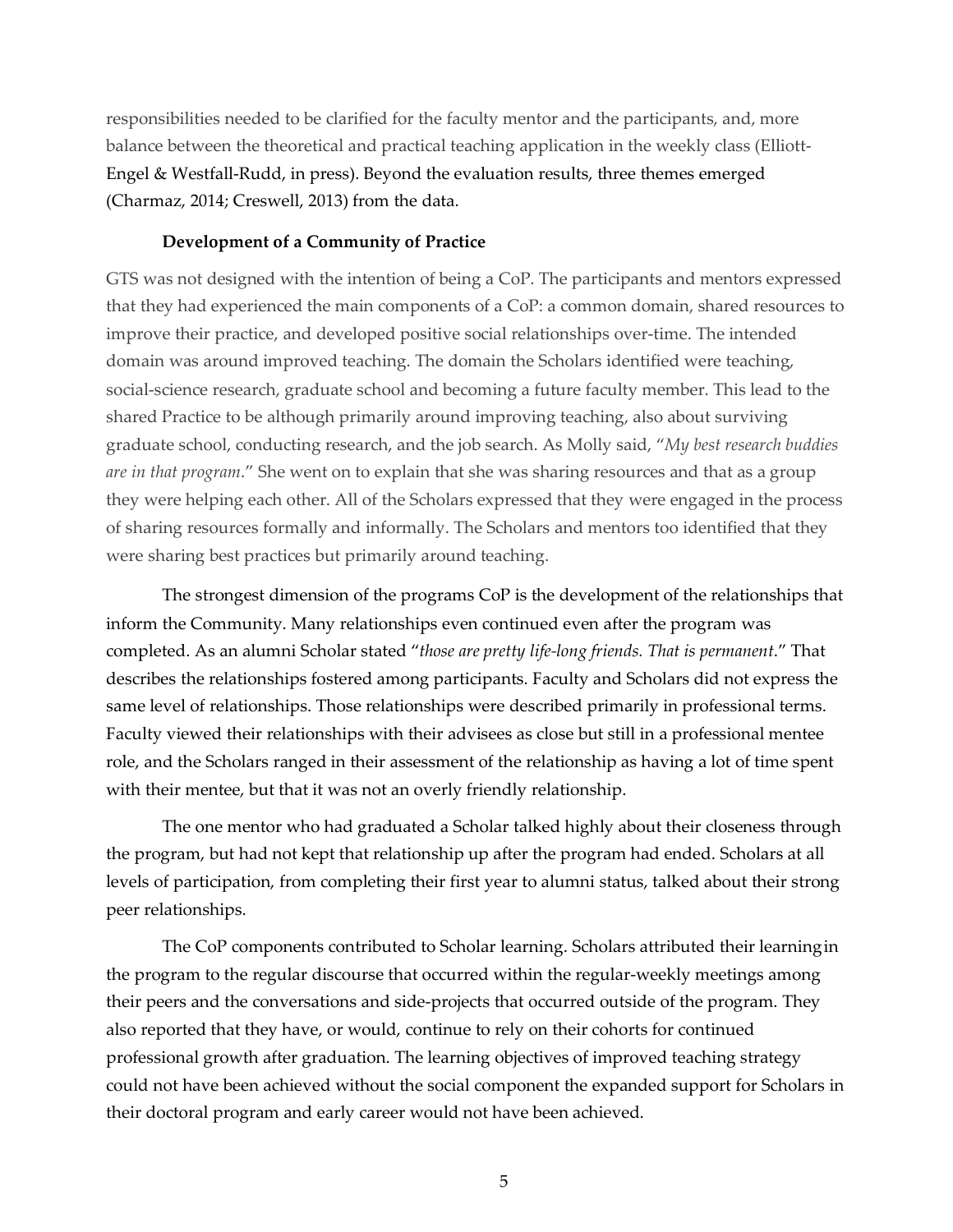#### **Preparation for a Career in Academia**

Preparation for a Career in Academia describes the tension that program participants experienced between research and teaching requirements. Being a Teaching Assistant was not enough preparation to become an effective lead instructor. Feeling the responsibility of the students needs and classroom management was important for developing teaching efficacy. The mental emphasis that teaching took when instructing, and the responsibility that comes with being the instructor of record, lead administrators and Scholars to perceive Scholars as being prepared for careers in academia, at least far more prepared than the mentors and administrators felt for careers in academia.

The Scholars communicated a clear tension between their research and teaching requirements. These tensions were both about time and mental energy. The time tension was generated from their home departments emphasis on research and publication and the juxtaposition that they felt placed in because they were emphasizing teaching. The Scholars identified that when they were put in the role of instructor that it took a lot of mental energy. It was not just the preparation of the course materials and preparing for the instruction of class, but it was also the responsibility that comes with being the instructor of record. The instructor of record responsibility brings student communication, grading and overall classroom management to the Scholar. Having the experience of the responsibility was appreciated, however, the Scholars were clear that the responsibility was taxing to their time and energy, and it limited their ability to perform their research expectations.

Scholars while participating in the program and emphasizing their teaching responsibilities they continued to keep half an assistantship in their home department and continue their own research towards their dissertation. The Scholars are expected to make progress on both research and teaching. Many Scholars relayed feelings of being asked to give twice the effort because their home department continued to expect the same level of research output as their peers, while the Scholars also have a growing teaching commitment. An alumni Scholar, Sarah stated that *"This is what we are expected to do, we will need to do it in the real world."*  The mentors and department heads supported the Scholars in their assessment, acknowledging that Scholars were having to do quite a bit more in their preparation because the program was so intensive. However, they also expressed support that the Scholars were experiencing the fullfaculty experience because of the tension between research and teaching.

## **Current Faculty Pedagogy Improvement**

Current Faculty Pedagogy Improvement was acknowledged by both Scholars and mentor faculty members. Mentors all talked about their lack of previous formal preparation on teaching and that the Scholars were getting training they wish they had, therefore they were gleaning ideas from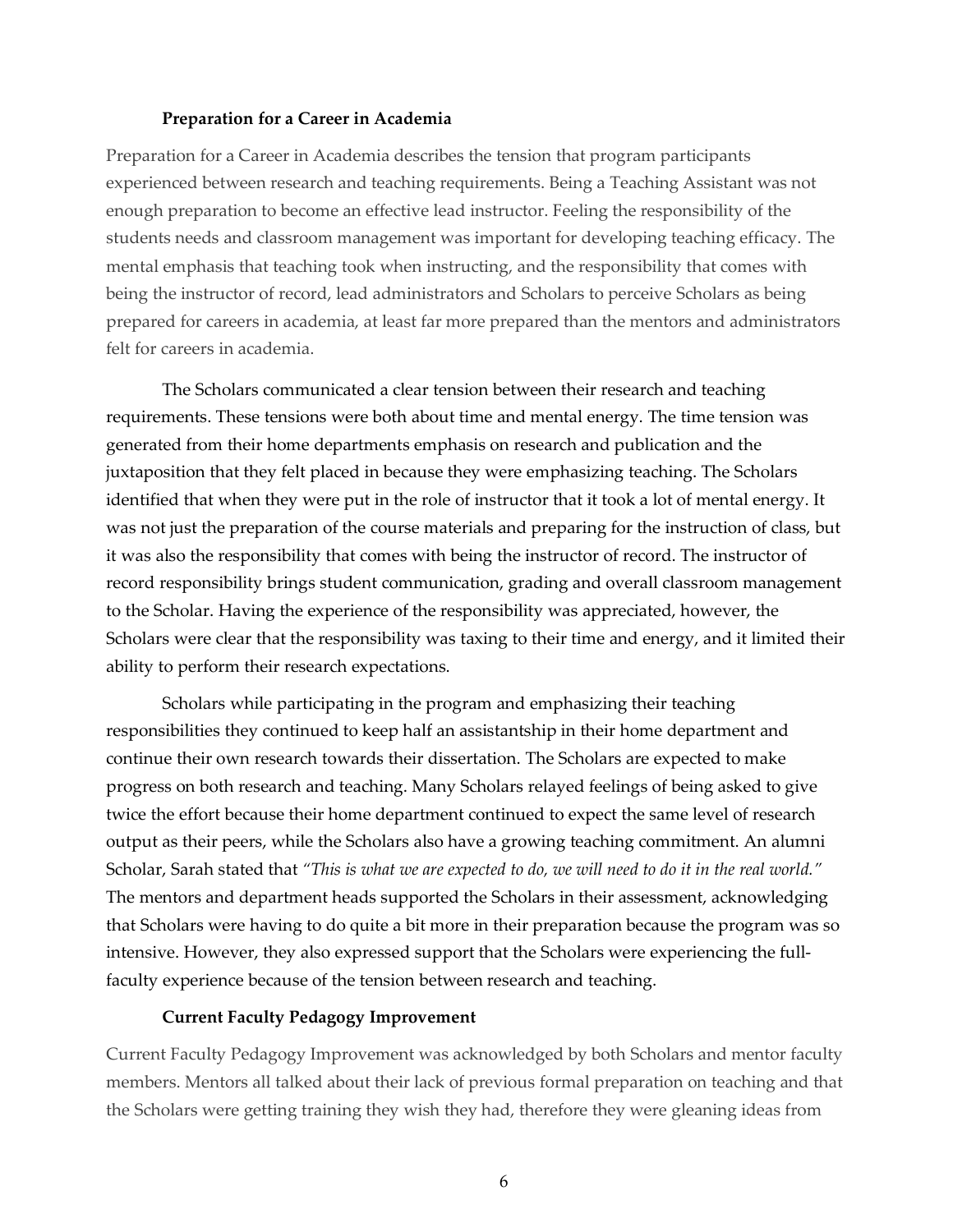their mentee. Molly said "having the mentors… involved is serving junior faculty, [GTS is] really enhancing the teaching practices of everybody at Virginia Tech." The mentors expressed that the Scholars were providing them new pedagogical approaches and new strategies. Max said

I got to hear a little bit about pedagogy which was, I mean, I can be a Scholar myself and go and learn things. But, there is a lot of stuff that I can't do and don't have time to do, I don't wanna say that if forced me into doing it, because I really embraced it, but, it gave me the opportunity to hear dialogue and uhm, I think it made me a better teacher.

Shannon also reiterated that she was gaining pedagogical efficacy from watching her mentee teach. She said

I, think that, she is always, she has a ton of different techniques of this kind of activity and this little thing, and I have learned, oooooh oh okay, is a GREAT idea, and she really has been helpful in instituting those in the lab in terms of…, let's add this little piece toit, let's add this little thinking puzzle piece, and so I have certainly picked up a lot of tricks from her. And, so I think …it has also been interesting and helpful for me to watch her learn how to teach

The mentors expressed appreciation and interest in the Scholars who were implementing strategies in the class. David illuminated this when he said

last year when [the Scholar] was my TA, and I knew she was going to be teaching it this past year, I wanted to give her… a little taste of teaching, so I gave her like 2 weeks to teach, and she was much better than me in terms…. of engaging the students in activities and so I talked to her about that… ya know, again given my age, I'm more from the kinda lecture format which is pretty stale and boring, for the current generation, probably any generation (laughter). She was much … better at breaking the class up into little segments. I am going to adopt some of that myself

The mentors attributed observing new pedagogical practice from their mentees and looking forward to applying new strategies in their class instruction. In each cases the mentors expressed appreciation and respect for the teaching abilities of the Scholars, and from that respect there could be mutual sharing. The Scholars relaying theory and strategy, while the mentors share experience in classroom management and content.

# **Implications & Recommendations**

The development of positive and long-term relationships within the cohort, and among the many individuals involved in the program, is important for enhanced learning and development of efficacy. The cohort served as peer support during the program, but also into the beginning of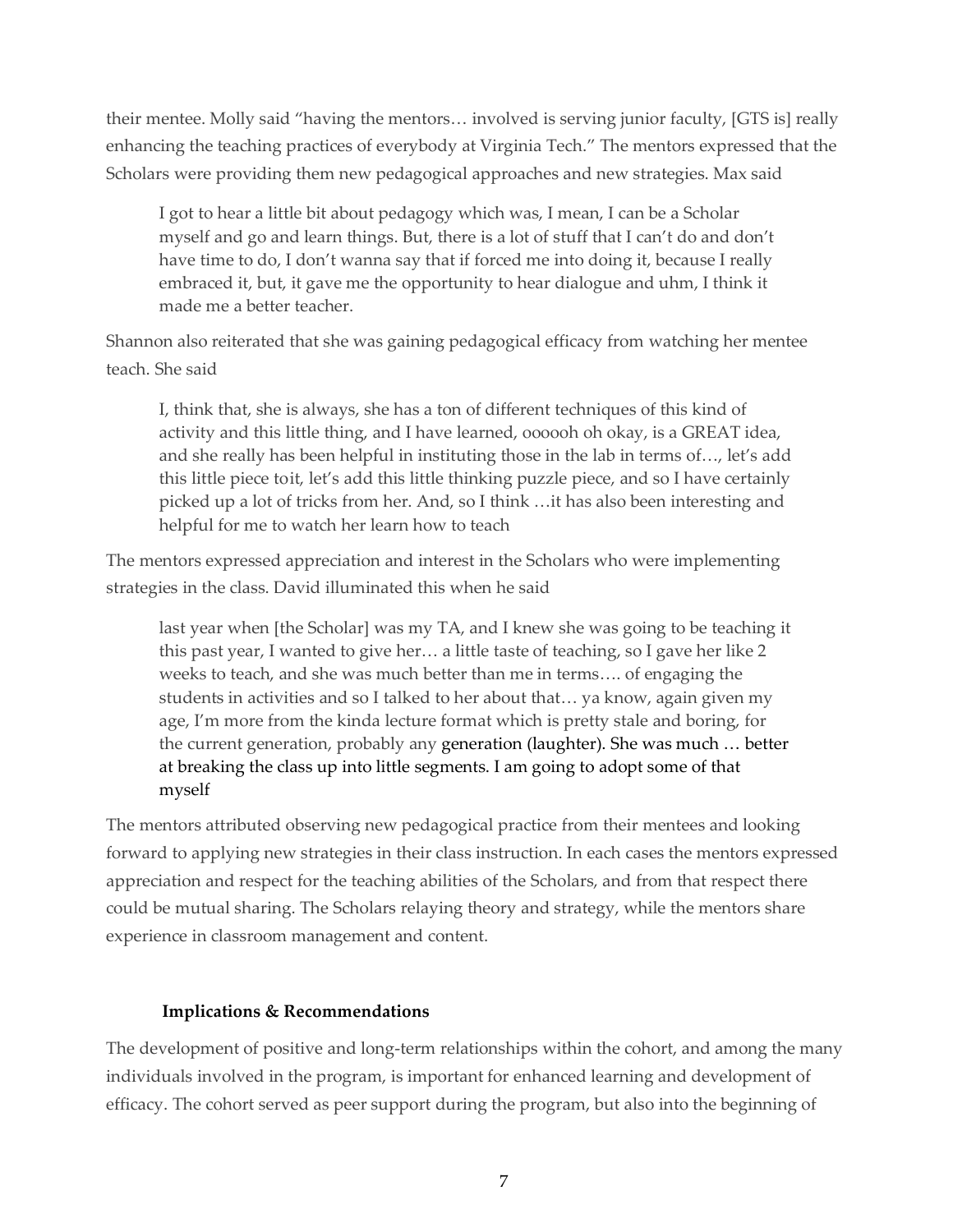their careers. More research needs to be done to explore how the development of a informal support network at the terminal degree granting institution impacts the future faculty members teaching and research efficacy and prolificacy, which are indicators of pre-tenure faculty members (Austin, 2002).

The faculty mentoring relationship was important for the participant, and also had the unplanned outcome of improving pedagogical knowledge and practice of the mentor faculty. Faculty continue to have a lack of training in pedagogy (Austin, 2002; 2003). Approaches like this program which has utilized mentorship programs and formal or informal CoPs to cross student and faculty boundaries can be implemented to magnify efforts to improve higher education teaching. These efforts should not to be limited to solely preparing future faculty, but also to have ripple effects of increasing pedagogical knowledge and praxis in current faculty members.

# **References**

- Austin, A. E. (2002). Preparing the next generation of faculty: Graduate school as socialization to the academic career. *The Journal of Higher Education*, *73*(1), 94-122. Retrieved from http://www.jstor.org/stable/1558449
- Austin, A. E. (2003). Creating a bridge to the future: Preparing new faculty to face changing expectations in a shifting context. *The Review of Higher Education*, *26*(2), 119-144. *doi: 10.1353/rhe.2002.0031*
- Charmaz, K. (2014). *Constructing grounded theory*. Sage.
- Committee on a Leadership Summit to Effect Change in Teaching and Learning. (2009). *Transforming Agricultural Education for a Changing World*. Retrieved from http://dels.nas.edu/dels/rpt\_briefs/ag\_education\_final.pdf.
- Creswell, J. W. (2013). *Research design: Qualitative, quantitative, and mixed methods approaches*. Sage publications.
- Cuseo, J. (2007). The empirical case against large class size: Adverse effects on the teaching, learning, and retention of first-year students. *The Journal of Faculty Development*, *21*(1), 5-21.
- Elliott-Engel, J., & Westfall-Rudd, D. (in press). Preparing Future CALS Professors for Improved Teaching: A Qualitative Evaluation of a Cohort Based Program. *North American Colleges and Teachers of Agriculture Journal.*
- Hoffmann, F., & Oreopoulos, P. (2009). Professor qualities and student achievement. *The Review of Economics and Statistics*, *91*(1), 83-92.
- Kolb, D. A. (2014). *Experiential learning: Experience as the source of learning and development*. FT press.